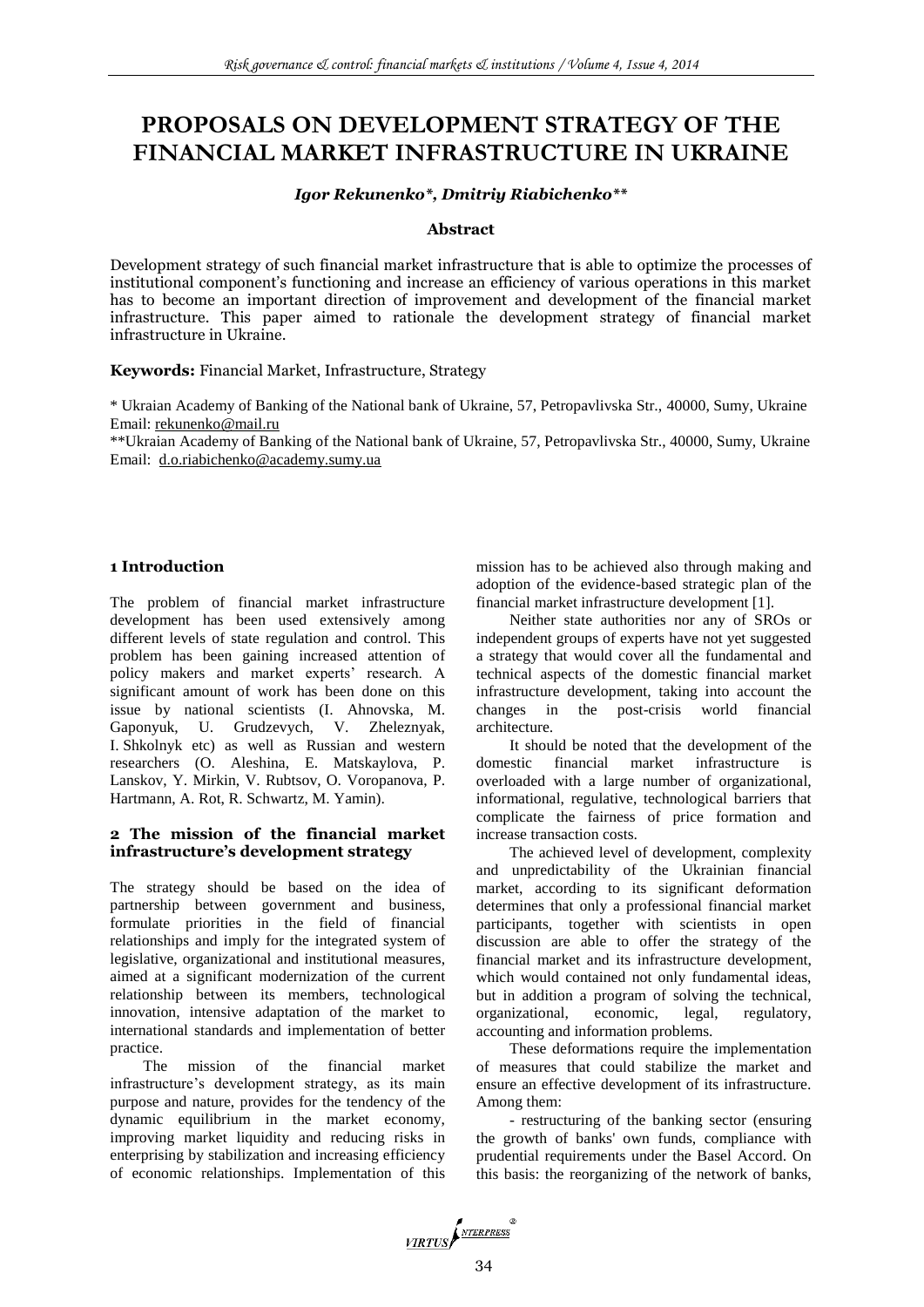increasing the requirements for the system of risk management and public disclosure);

- restructuring of securities and derivatives market, requirements for risk management and public disclosure, creating compensation funds of professional participants, which covers risks of failure their obligations with clients, or centralized system of reservation with state funds;

- ensuring information transparency of the off-<br>balance sheet banks` operations, professional operations, professional participants of the securities market and institutional investors , their transactions in the OTC market, in derivative and securitization sphere and other forms of financial engineering;

- moving to the regulation of financial conglomerates activity and prudential supervision, their aggregate risks [2].

#### **3 Strategic planning mechanism of the financial market infrastructure development**

As for the strategy of financial market infrastructure development, we should admit that the effectiveness of the proposed strategy can be achieved by a certain consistency and setting of interaction between presented steps.

> setting goals for each alternative

Thus, representation of the strategic planning mechanism of the financial market infrastructure development as a series of specific steps allows:

1) specifying the elements of economic, institutional, regulative and legal impact on the functioning and development of infrastructure;

2) collaborating, making efficient and adjusting direction of the infrastructure facilities to the ordering, self-regulation, market organization;

3) rationalizing the combination of state regulation methods and techniques with processes of self-regulation of the financial market infrastructure.

The strategic planning of the financial market infrastructure as a process can be represented in the form of a sequence of following stages (Fig. 1). These stages of strategic planning process are united in their interactions with common purpose - to contribute the establishment and development of the financial market infrastructure, as well as to use all kinds of resources involved in this process. Implementation of all these stages of the financial market infrastructure development strategic planning by the state will allow increasing the efficiency of the infrastructure functioning and become a factor of its stable development in future [3].



the conceptual principles within the possible alternatives

> Evaluating the effectiveness of specified measures

**Figure 1.** Stages of strategic planning of the financial market infrastructure development

In the proposed sequence of the following steps, this strategic planning necessary to start by detailed analysis, assessing external and internal factors and identifying opportunities for the development of market infrastructure at the same time. Consistency in analysis and evaluation will help to identify reasonable preconditions for more active

Assessment of alternatives, the development of planned measures and tactical actions for determined task

> development of market infrastructure that can be considered as a second step.

infrastructure prospective functioning

Adjustment of goals and methods of achieving them

Current researches of the financial market infrastructure institutions development in modern domestic economy led us to the conclusion about the discrepancy of the quality and quantity of infrastructure elements to requirements of civilized



Monitoring the implementation of the plan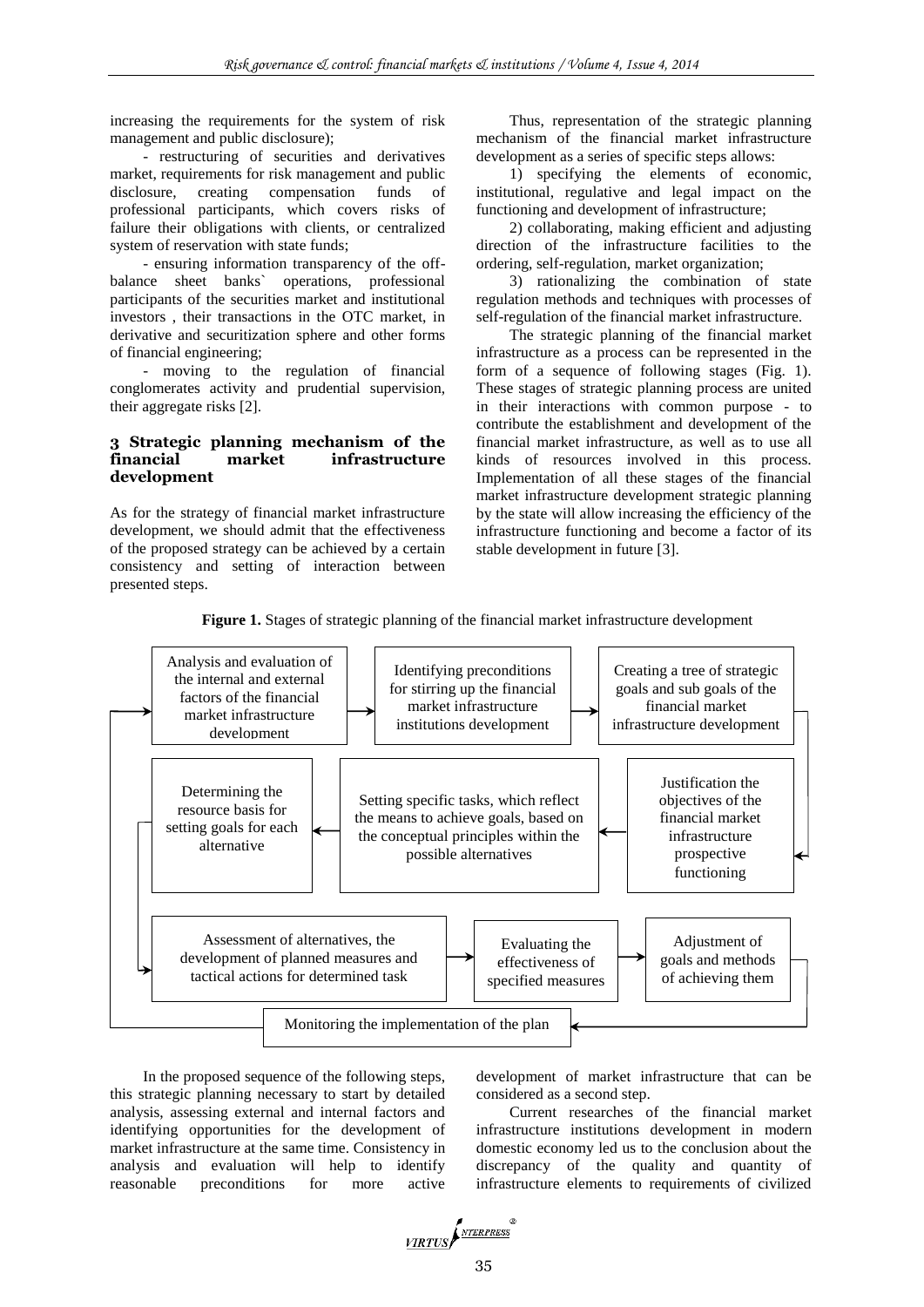market relations. The building of a tree of strategic goals and sub goals of the financial market infrastructure development, as the third stage, will exactly identify opportunities to overcome this discrepancy and determine the purpose of strategic infrastructure development.

## **4 The strategic goals of the domestic financial market and its infrastructure development**

Based on the mission of the financial market infrastructure development strategy, which we mentioned above, it is necessary to identify the general goals - improving the financial resources flows, optimizing the process of converting small savings into investments for expanded reproduction.

This interpretation and understanding of the general goal defines the strategic development of the financial market and the key measures for their achievement (Fig. 2).

The strategic goals of the domestic financial market and its infrastructure development can only be achieved if a favorable investment climate in Ukraine will be established, specifically when the investmentoriented macroeconomic policies will be implemented, political risks will be reduced and the system of investors' rights protection will be formed and reflected in the already mentioned above the Concept of financial market development. Conducting macroeconomic policies aimed at the development of the financial market and its infrastructure is about its approximation to the real needs of the market.

To create an additional intensive motivator for the Ukrainian financial market and its infrastructure development there is a need to enhance investment orientation of macroeconomic policies to ensure economic growth and its modernization, development of the financial sector and industry [4].

After the stage of justification the basic aspects of perspective functioning financial market infrastructure, the government should perform other important functions.

Firstly, it has to be related to resource supporting of the financial market infrastructure formation. In this case the state should use the budget mechanism, logistic and strategic reserves, redistributive mechanism, administrative methods, which are available. In the following stages of the financial market infrastructure strategic planning, the development of relevant laws and regulations should become an important step. The package of legal documents that defines the functioning of the financial market infrastructure should be improved, or in some cases even created. It is also necessary to establish certain basic economic conditions that will determine the possibility of establishment and functioning of infrastructure institutes.

Moreover, during the implementation of development strategies of financial market infrastructure it should be provided an effective cooperation among its institutions, and what is more, the nature of this relationship has to be constant and systematic. Financial market infrastructure institutions do not develop in isolation, but in the interaction between themselves and with infrastructure institutions of other markets.

Establishing a mechanism for effective interaction inside the infrastructure will lead to the rapid development and economic growth. The state's role will be reduced to a minimum and will assume only coordinating of actions to implement the toplevel general strategy of financial market infrastructure development, monitoring the programs, analyzing the effectiveness of the strategy as a whole and diversifying market conditions within which infrastructure objects will find the most efficient ways of development by themselves [3].

# **5 Conclusion**

Implementation of the strategic plan for the financial market infrastructure development is only possible if it is provided with necessary resources (labor, information, financial ones).

Therefore, the implementation of this strategy for the financial market infrastructure development will allow, first of all:

- Optimizing the financial resources flows;

- Reducing transaction costs;

- Organizing the market relations in the financial market;

- Reducing investment risks;

- Increasing the liquidity of financial instruments [1].

Building a strategy for the development of financial market infrastructure makes it possible to target subjects of market relations to establish the optimal market relationships.

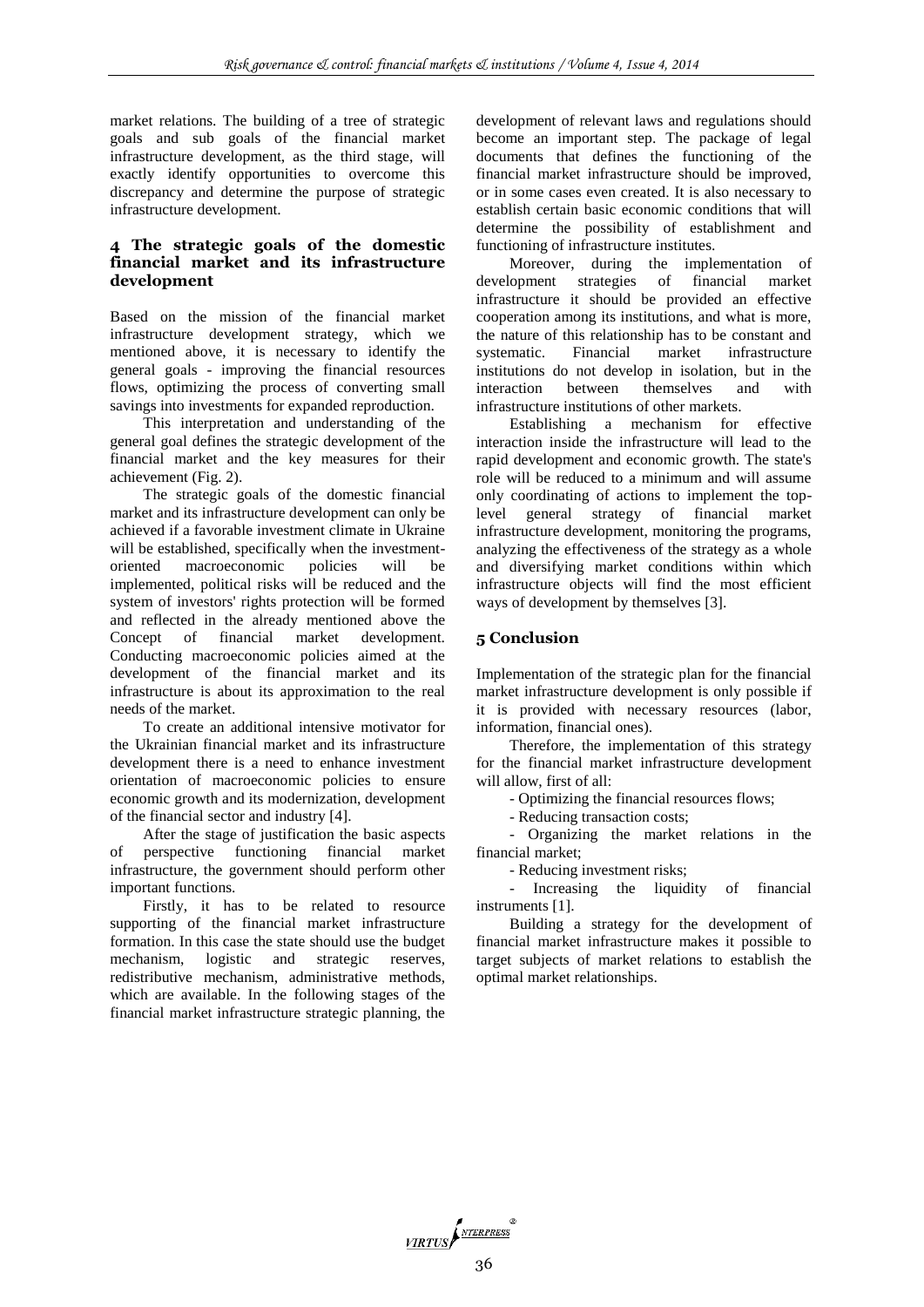

#### **Figure 2.** Strategic goals of improving the financial market and its infrastructure development

#### **References**

- 1. Voropanova O. V. System approach to the governance of market infrastructure: PhD Thesis: 08.00.05 / O. V. Voropanova. – Saratov, 2006. – 155 p.
- 2. Mirkin Ya. M. Post-crisis strategy for the development of the financial sector in Russia / Ya. M. Mirkin // Journal of the New Economic Association. – Access : http://journal.econorus.org/jsub.phtml?id=24.

VIRTUS NTERPRESS